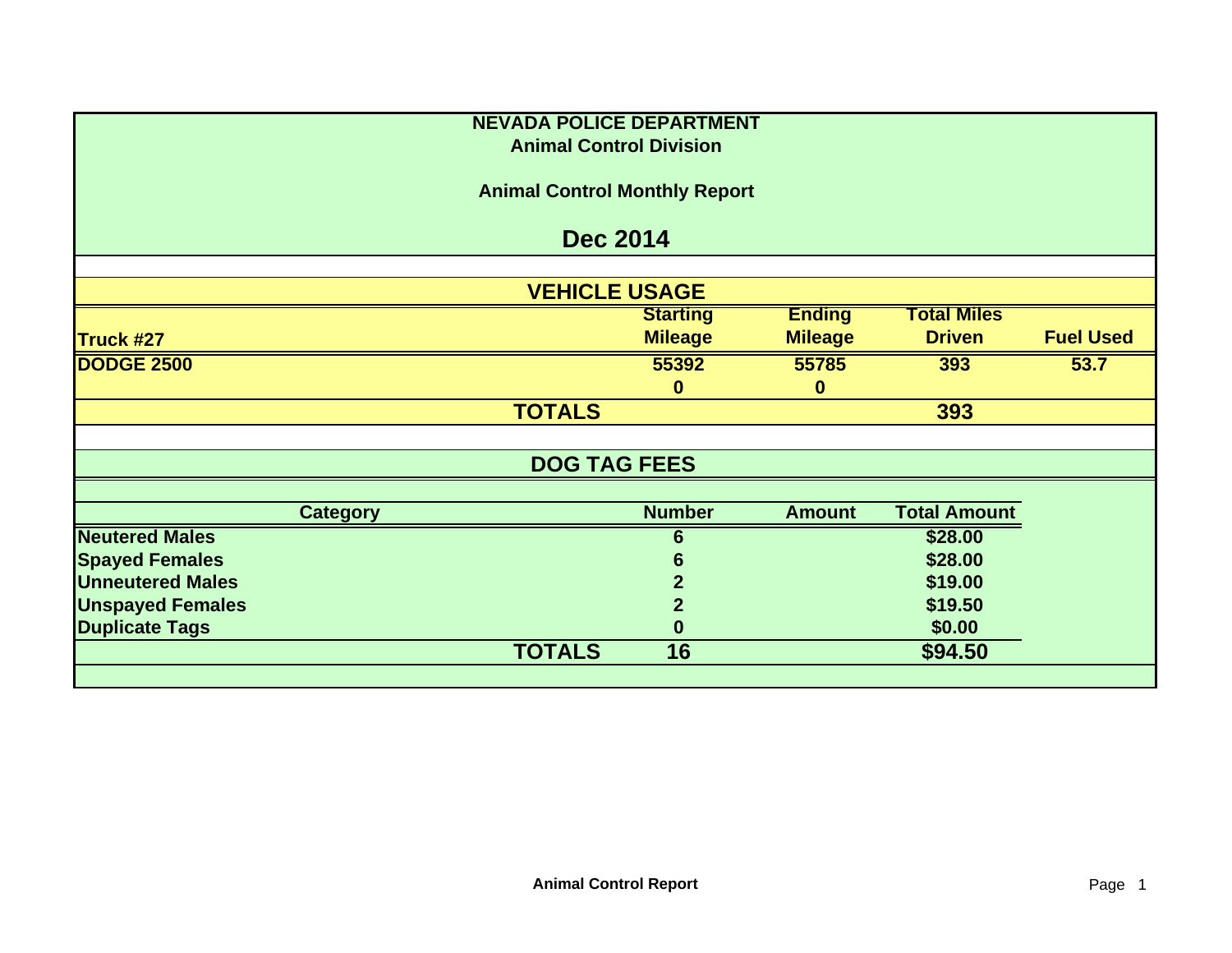|                                                 | <b>SHELTER</b>                   |                         |                |                         |  |  |
|-------------------------------------------------|----------------------------------|-------------------------|----------------|-------------------------|--|--|
|                                                 | <b>FEES</b>                      |                         |                |                         |  |  |
| <b>Adoption Fees</b>                            | \$105.00                         |                         |                |                         |  |  |
| <b>Euthanasia Fees</b> (Animal Surrendered Fee) | \$0.00                           |                         |                |                         |  |  |
| <b>Animal In-Take Fees</b>                      | \$0.00                           |                         |                |                         |  |  |
| <b>Impoundment Fees</b>                         | \$183.00                         |                         |                |                         |  |  |
| <b>Spaying Deposit Fees Collected</b>           | \$300.00                         |                         |                |                         |  |  |
| <b>TOTAL</b>                                    | \$588.00                         |                         |                |                         |  |  |
|                                                 |                                  |                         |                |                         |  |  |
| <b>Spaying Deposit Fees Returned</b>            | \$40.00                          |                         |                |                         |  |  |
|                                                 |                                  |                         |                |                         |  |  |
| <b>ANIMAL BITES REPORTED</b>                    |                                  |                         |                |                         |  |  |
|                                                 | <b>Number Of</b>                 | <b>Home</b>             | <b>Vet</b>     | <b>No Quarantine</b>    |  |  |
| <b>Type Of Animal</b>                           | <b>Reports</b>                   | Quarantine              | Quarantine     | <b>Required</b>         |  |  |
|                                                 |                                  |                         |                |                         |  |  |
| <b>Dogs</b>                                     |                                  | $\overline{\mathbf{0}}$ |                | $\overline{\mathbf{0}}$ |  |  |
| <b>Cats</b>                                     |                                  | $\bf{0}$                | 1              | $\boldsymbol{0}$        |  |  |
| <b>Other Animals</b>                            | $\bf{0}$                         | $\bf{0}$                | $\bf{0}$       | $\boldsymbol{0}$        |  |  |
| <b>TOTAL</b>                                    | $\overline{2}$                   | $\bf{0}$                | $\overline{2}$ | $\bf{0}$                |  |  |
|                                                 |                                  |                         |                |                         |  |  |
|                                                 | <b>DOGS &amp; CATS IMPOUNDED</b> |                         |                |                         |  |  |
|                                                 | <b>Number</b>                    |                         |                |                         |  |  |
| <b>Dogs</b>                                     | 25                               |                         |                |                         |  |  |
| <b>Cats</b>                                     | 14                               |                         |                |                         |  |  |
| <b>TOTAL</b>                                    | 39                               |                         |                |                         |  |  |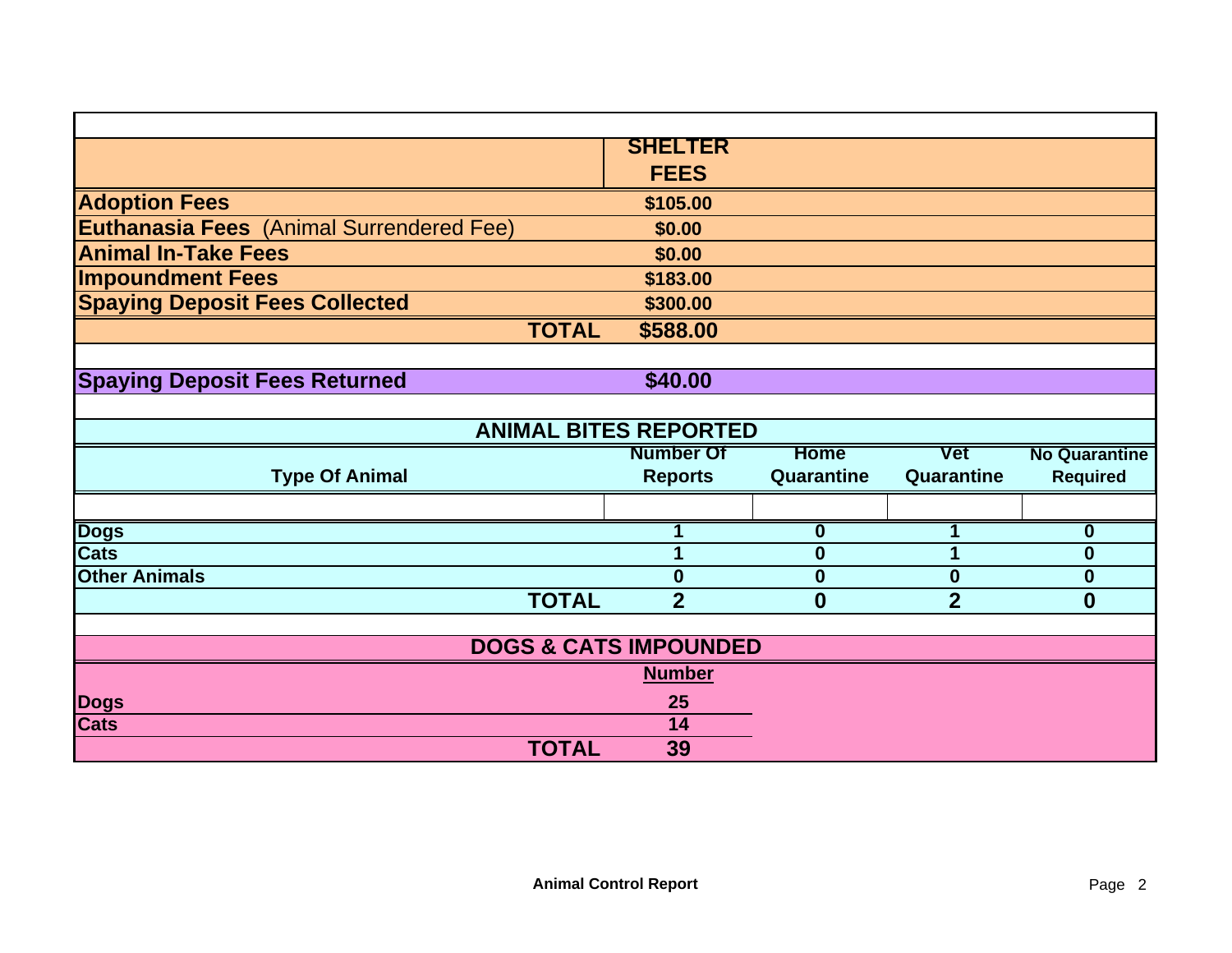| <b>DOGS &amp; CATS ADOPTED</b>                     |                         |  |
|----------------------------------------------------|-------------------------|--|
|                                                    | <b>Number</b>           |  |
| <b>Dogs</b>                                        | 4                       |  |
| <b>Cats</b>                                        | 6                       |  |
| <b>TOTAL</b>                                       | 10                      |  |
|                                                    |                         |  |
| <b>OTHER ANIMALS TRAPPED</b>                       |                         |  |
|                                                    | <b>Number</b>           |  |
| <b>Groundhogs</b>                                  | $\bf{0}$                |  |
| <b>Opossums</b>                                    | $\overline{2}$          |  |
| <b>Skunks</b>                                      | $\boldsymbol{0}$        |  |
| <b>Squirrels</b>                                   | $\mathbf{0}$            |  |
| <b>Other Animals</b>                               | $\bf{0}$                |  |
| <b>TOTAL</b>                                       | $\overline{2}$          |  |
|                                                    |                         |  |
| <b>MISCELLANEOUS INFORMATION</b>                   |                         |  |
|                                                    |                         |  |
|                                                    | <b>Number</b>           |  |
| Number of Trips to 4 Rivers Conservation Area      | $\boldsymbol{2}$        |  |
| <b>Number of Times Garage Storage Unit Emptied</b> | $\bf{0}$                |  |
| <b>Deceased Animals Disposed Of</b>                | 9                       |  |
| <b>Number of Other Transports Made</b>             | $\boldsymbol{0}$        |  |
| <b>Dogs Reclaimed by Owner</b>                     | 8                       |  |
| <b>Cats Reclaimed by Owner</b>                     | 1                       |  |
| <b>Dogs Euthanized</b>                             | $\overline{\mathbf{3}}$ |  |
| <b>Cats Euthanized</b>                             | 1                       |  |
| <b>Shelter Transfers</b>                           | $\overline{\mathbf{5}}$ |  |
| <b>Citations - Dogs Running At Large</b>           | 1                       |  |
| <b>Citations - No City Dog Tags</b>                | $\bf{0}$                |  |
| <b>Citations - Fail To Immunize</b>                | $\bf{0}$                |  |
| <b>Other Citations Issued</b>                      | $\bf{0}$                |  |